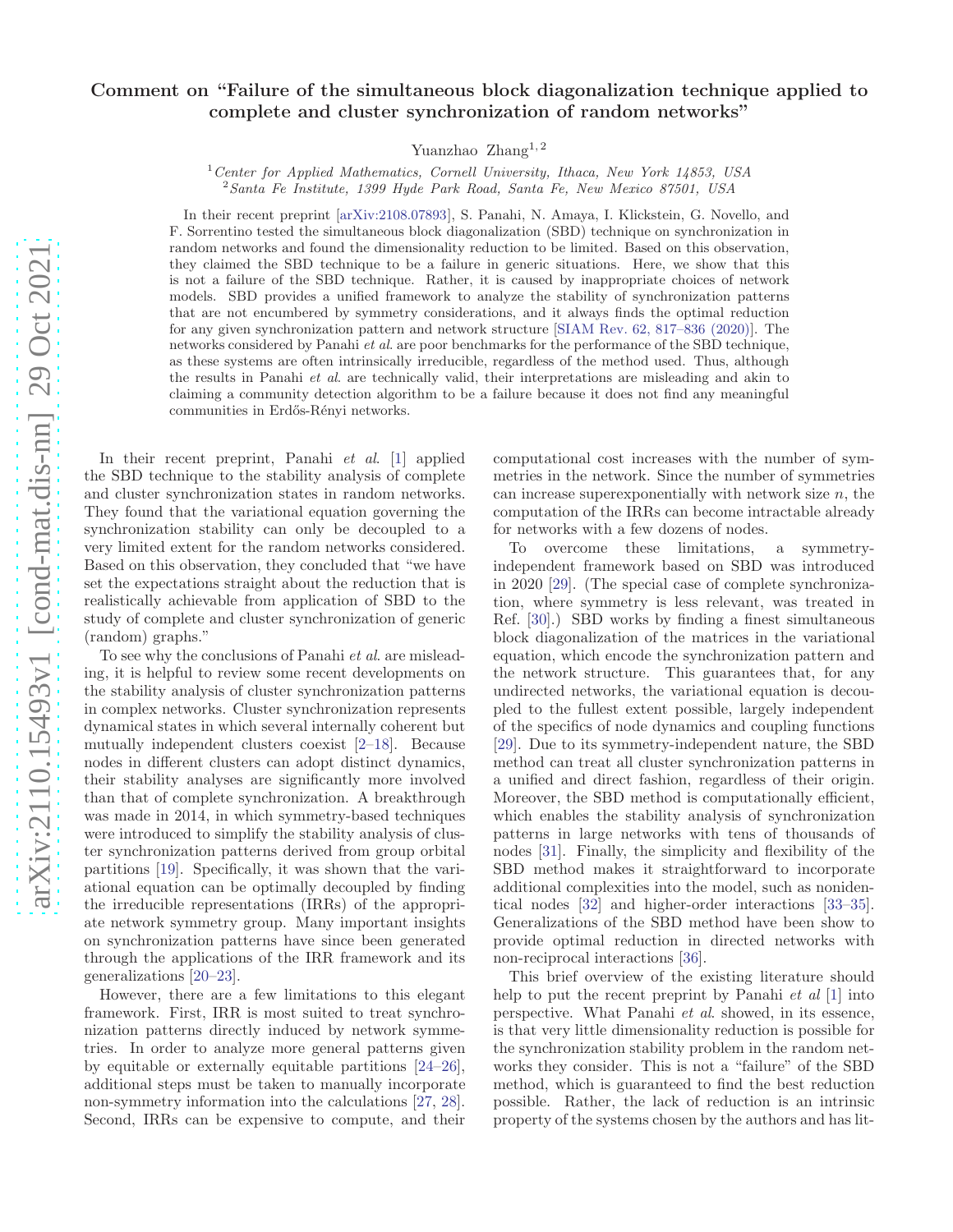tle to do with which technique is being applied. For this reason, it is extremely misleading to proclaim the "failure of the simultaneous block diagonalization technique" already in the title, when in fact no other technique existing or yet to be developed—would be able to find a better reduction for the systems considered.

In our opinion, most random networks are poor benchmarks for the SBD technique. A system of coupled ODEs or discrete maps can be decoupled only when there are internal structures that can be exploited, and two or more matrices can have nontrivial common blocks only when they share nontrivial common invariant subspaces. Thus, aside from complete synchronization in a single-layer network [\[37](#page-2-13)[–39\]](#page-2-14), the synchronization stability problem in most random networks is not expected to be reducible beyond simply separating the perturbations parallel and transverse to the synchronization manifold. This fact is well-known in the synchronization literature—for example, there is usually no dimensionality reduction for clusters that are intertwined [\[19\]](#page-1-3), and the networks considered by Panahi *et al.* almost always have fully intertwined clusters. A good analogy here would be community detection in networks—one should not expect to find nontrivial communities in Erdős–Rényi networks, and it would be unfair to say that a community detection algorithm is a failure because it does not find nontrivial

- <span id="page-1-0"></span>[1] S. Panahi, N. Amaya, I. Klickstein, G. Novello, and F. Sorrentino, Failure of the simultaneous block diagonalization technique applied to complete and cluster synchronization of random networks, arXiv:2108.07893 (2021).
- <span id="page-1-1"></span>[2] K. Kaneko, Clustering, coding, switching, hierarchical ordering, and control in a network of chaotic elements, Physica D 41, 137 (1990).
- [3] V. N. Belykh, I. V. Belykh, and E. Mosekilde, Cluster synchronization modes in an ensemble of coupled chaotic oscillators, Phys. Rev. E 63, 036216 (2001).
- [4] A. Pogromsky, G. Santoboni, and H. Nijmeijer, Partial synchronization: from symmetry towards stability, Physica D 172, 65 (2002).
- [5] V. N. Belykh, G. V. Osipov, V. S. Petrov, J. A. Suykens, and J. Vandewalle, Cluster synchronization in oscillatory networks, Chaos 18, 037106 (2008).
- [6] P. S. Skardal, E. Ott, and J. G. Restrepo, Cluster synchrony in systems of coupled phase oscillators with higher-order coupling, Phys. Rev. E 84, 036208 (2011).
- [7] T. Dahms, J. Lehnert, and E. Schöll, Cluster and group synchronization in delay-coupled networks, Phys. Rev. E 86, 016202 (2012).
- [8] D. P. Rosin, D. Rontani, D. J. Gauthier, and E. Schöll, Control of synchronization patterns in neurallike boolean networks, Phys. Rev. Lett. 110, 104102 (2013).
- [9] V. Nicosia, M. Valencia, M. Chavez, A. Díaz-Guilera, and V. Latora, Remote synchronization reveals network symmetries and functional modules, Phys. Rev. Lett. 110, 174102 (2013).

communities in such networks.

Which classes of networks would then be more appropriate for benchmarking the performance of methods like IRR or SBD? The networks must be structured: some examples considered in previous work include networks with a high number of symmetries [\[19](#page-1-3), [29](#page-2-6)] and networks with nonrandom intercluster connections [\[28](#page-2-5), [33](#page-2-10)]. To be fair, it is acknowledged in Panahi *et al.* that significant reduction can be routinely found through SBD in structured networks. However, they consider these cases to be nongeneric. If there is one thing we learned from the past 20 years of network science research, it is that real-world networks are not random. Instead, they are highly structured, and a primary goal of network science has been to understand and leverage the internal organization of network systems [\[40\]](#page-2-15). Thus, our difference with Panahi et al. boils down to what networks should be considered "generic" or "interesting" in the context of cluster synchronization. However, regardless of one's opinion to this question, SBD remains a general and efficient method for the stability analysis of networked dynamical systems. The ease of use, guaranteed optimal reduction, and high interpretability of SBD make it an ideal starting point when analyzing any cluster synchronization pattern encountered in nature as well as in the lab.

- [10] C. Fu, Z. Deng, L. Huang, and X. Wang, Topological control of synchronous patterns in systems of networked chaotic oscillators, Phys. Rev. E 87, 032909 (2013).
- [11] G. Orosz, Decomposition of nonlinear delayed networks around cluster states with applications to neurodynamics, SIAM J. Appl. Dyn. Syst. 13, 1353 (2014).
- [12] S. Jalan and A. Singh, Cluster synchronization in multiplex networks, Europhys. Lett. 113, 30002 (2016).
- [13] L. Zhang, A. E. Motter, and T. Nishikawa, Incoherencemediated remote synchronization, Phys. Rev. Lett. 118, 174102 (2017).
- [14] J. D. Hart, D. C. Schmadel, T. E. Murphy, and R. Roy, Experiments with arbitrary networks in time-multiplexed delay systems, Chaos 27, 121103 (2017).
- [15] T. Menara, G. Baggio, D. S. Bassett, and F. Pasqualetti, Stability conditions for cluster synchronization in networks of heterogeneous kuramoto oscillators, IEEE Trans. Control. Netw. Syst. 7, 302 (2019).
- [16] L. Tang, X. Wu, J. Lü, J.-a. Lu, and R. M. D'Souza, Master stability functions for complete, intralayer, and interlayer synchronization in multiplex networks of coupled rössler oscillators, Phys. Rev. E 99, 012304 (2019).
- [17] Y. Zhang, Z. G. Nicolaou, J. D. Hart, R. Roy, and A. E. Motter, Critical switching in globally attractive chimeras, Phys. Rev. X 10, 011044 (2020).
- <span id="page-1-2"></span>[18] Y. Zhang and A. E. Motter, Mechanism for strong chimeras, Phys. Rev. Lett. 126, 094101 (2021).
- <span id="page-1-3"></span>[19] L. M. Pecora, F. Sorrentino, A. M. Hagerstrom, T. E. Murphy, and R. Roy, Cluster synchronization and isolated desynchronization in complex networks with symmetries, Nat. Commun. 5, 4079 (2014).